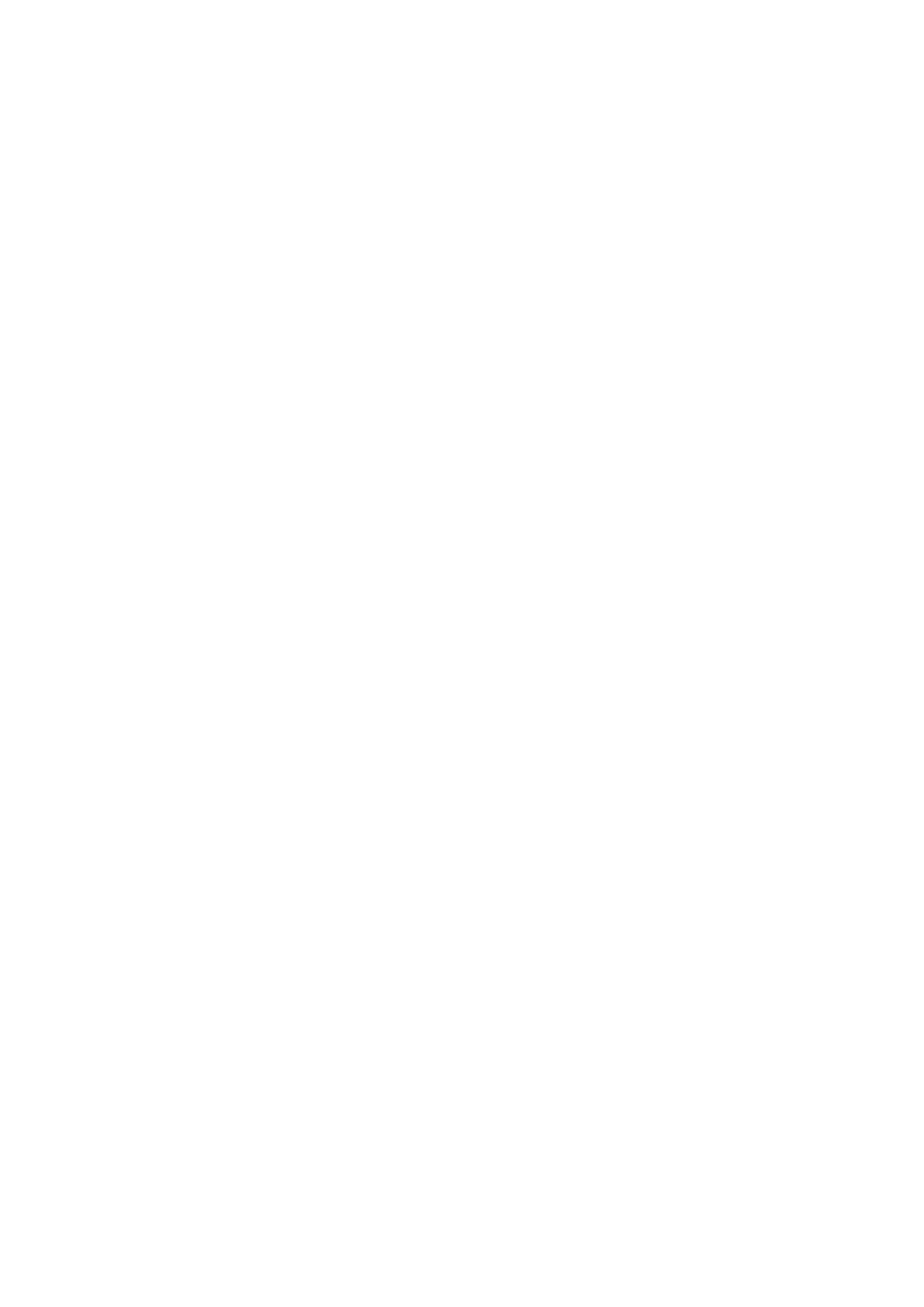## How This Guide Can Help You...

- **1. Introduction**
- **2. Managing your credit union account**
- **3. Being aware of financial abuse**
- **4. What happens if I need assistance to manage my account?**
- **5. Planning Ahead: What happens to my money in the event of my death?**
- **6. Useful resources and contacts**

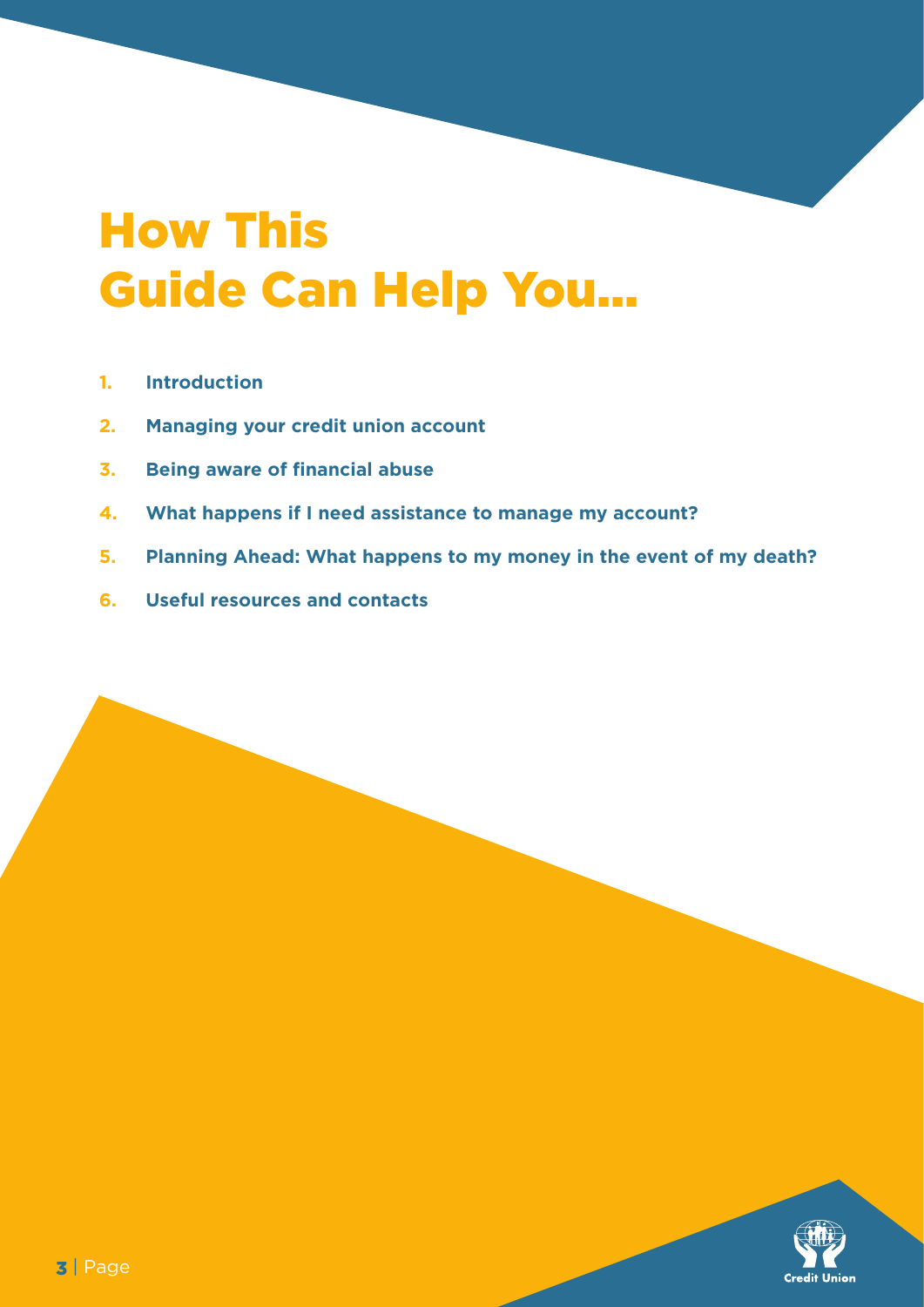## Introduction

The purpose of this guide is to provide you with insight into how best to safeguard the funds in your credit union account. Regardless of the amount of your savings, all members should be aware of the methods of how to best manage their money, as well as how to protect and safeguard their money from financial abuse and fraud.

All persons are potentially vulnerable to financial abuse, but this is particularly the case where you are dependent on another person to do your day-to-day transactions, owing to a physical or mental difficulty as a result of an illness, a learning disability, a bereavement, or other circumstances where you need the help of another to take care of your money. In particular, during the Covid-19 restrictions, members who may be cocooning or quarantining may not be in a position to leave their home to visit the credit union. Such members may find themselves relying on another person to assist them in managing their money at this time. It may be a temporary reliance, but nonetheless, members must feel in control of their own money at all times.

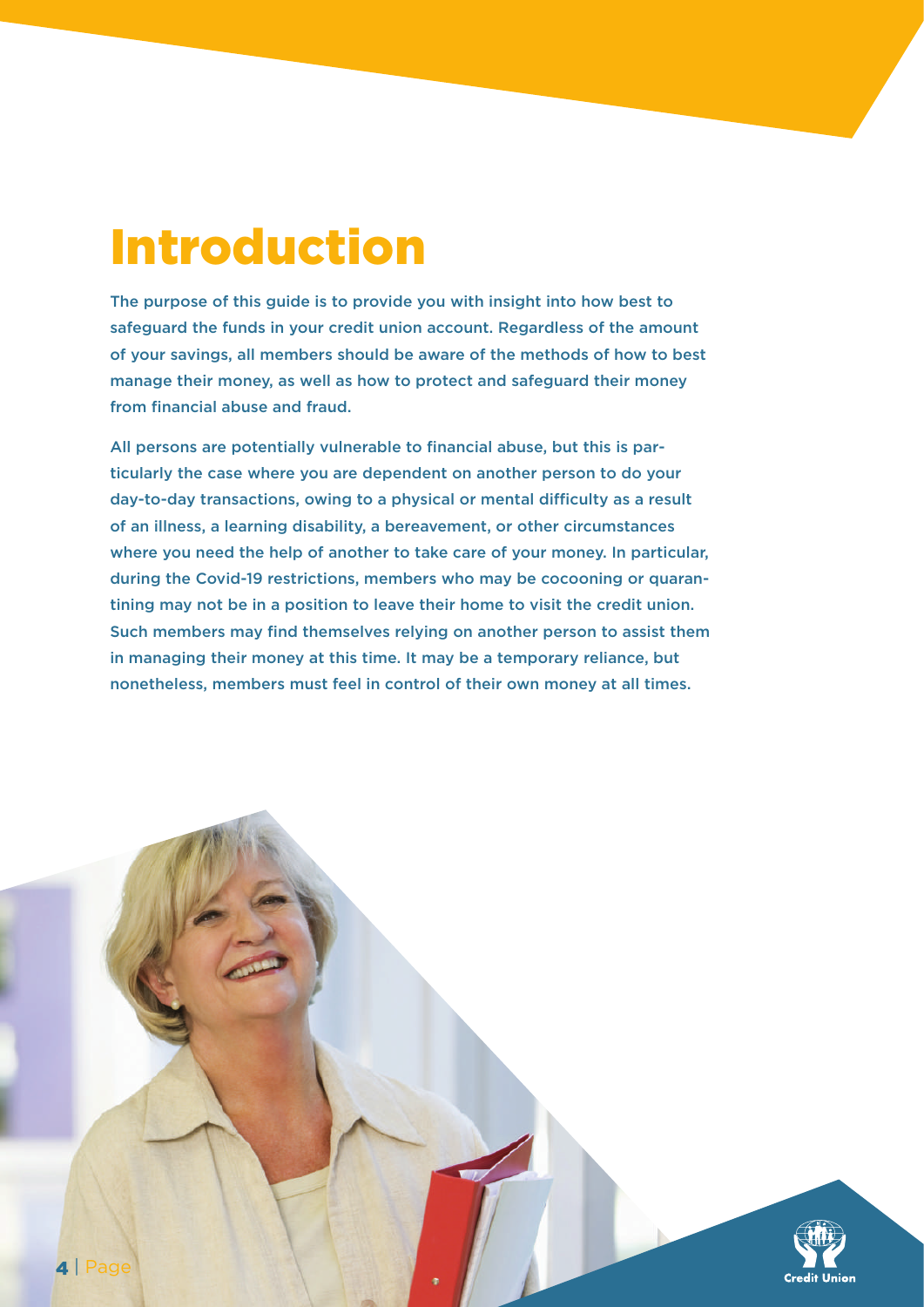## Managing your credit union account

The Operating Principles of the credit union prioritise the economic and social well-being of all members through their vision of social justice, and wider benefit of this to the local community. Credit unions are highly aware of the need to safeguard all members, especially those who find themselves in a vulnerable situation.

If you need help on any matter, the credit union staff will be happy to assist you. If you need more time when transacting, or if you wish to discuss a matter in confidence, the staff will be happy to engage with you on the best solutions to managing your account and circumventing any challenges that may arise.

You may wish to discuss access to your account, insurances on your account, a possible loan, or creating or updating a nomination on your account. In particular, if you are feeling unsure or concerned in relation to any of the above, please do not hesitate to contact the credit union. Even if you are cocooning or quarantining due to Covid-19, the credit union may be able to remotely provide the service you require.

If you need to contact your credit union to discuss any matter, you can find their details on our CU Locator on https://www.creditunion.ie/credit-unionlocator/.

Once the credit union is made aware of the circumstances involved, we will do everything possible to ensure that you continue to be in control of your credit union affairs, and that your funds are well-safeguarded.

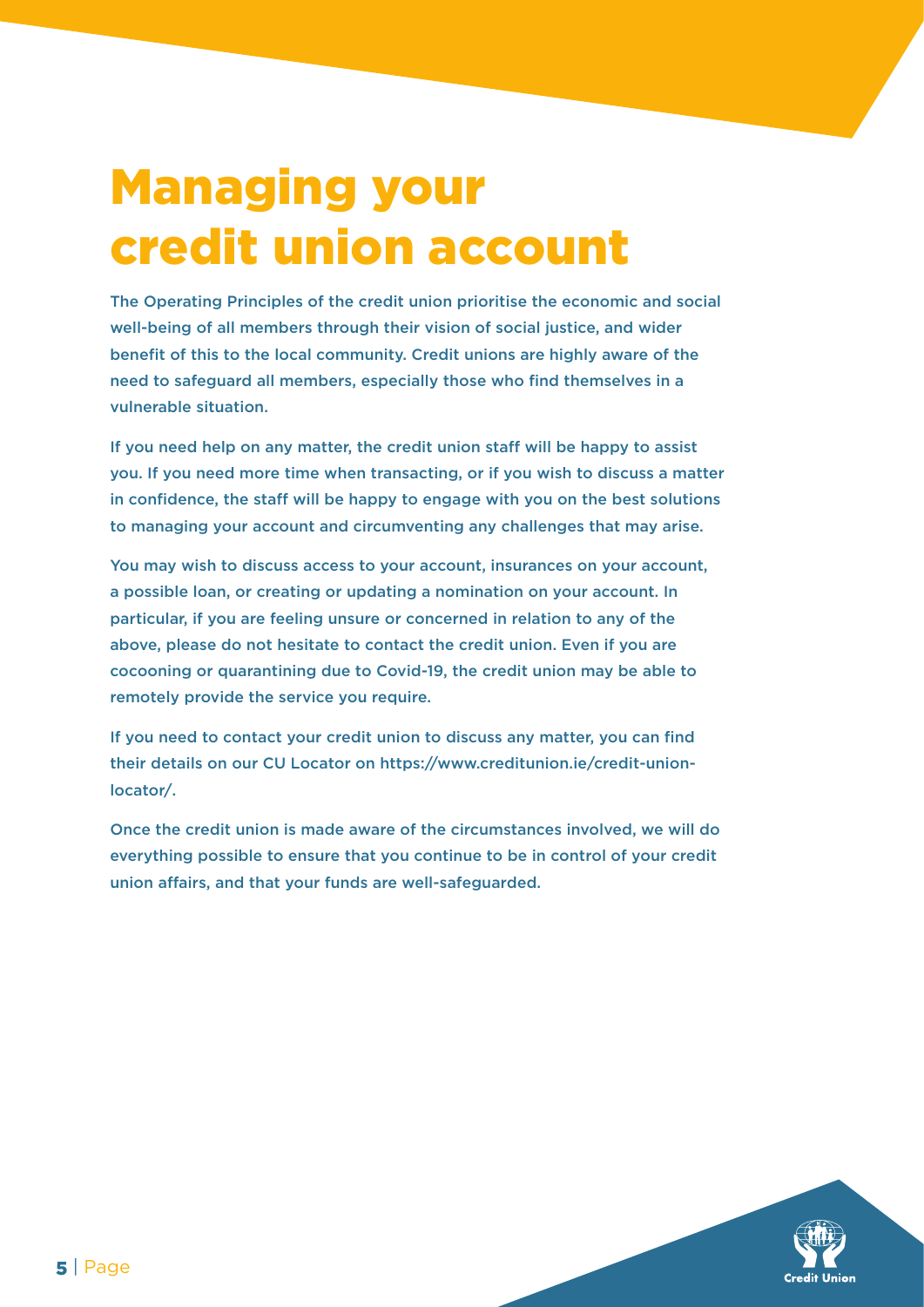## Being Aware of Financial Abuse

According to the Health Service Executive (HSE), financial abuse "includes theft, fraud, exploitation; pressure in connection with wills, property, inheritance or financial transactions; or the misuse or misappropriation of property, possessions or benefits."

Examples of financial abuse

- » Theft of money;
- » The use of another person's identity in relation to credit and bank cards;
- » Forging someone else's signature;
- » Use of counterfeit cheques or being tricked into signing blank cheques.
- » It can also take the form of harmful behaviour, for example:
	- o Being pressured to sign documents or change your will;
	- o Threatening to withdraw care unless money or property is provided.
- » Abusing a third party authority or general power of attorney, by acting outside of the authorised powers or by continuing to transact where the member has lost their ability to make a decision;
- » Not contributing to the household expenses even though they share the house with you and use household utilities such as heating, water, electricity, phone and so on;
- Making decisions about how to spend your money without consulting you;
- » Putting undue influence upon you to sign documents you do not understand such as a deed, a power of attorney or a will. Undue influence may take the form of deception, coercion or pressure. A person may put undue influence on you to: - make or change your will or nomination; - invest or take out money; - sell your personal property; or - buy alcohol or drugs. There are many financial abuses that are also crimes. These are examples of crimes that may be committed by people we know and trust.

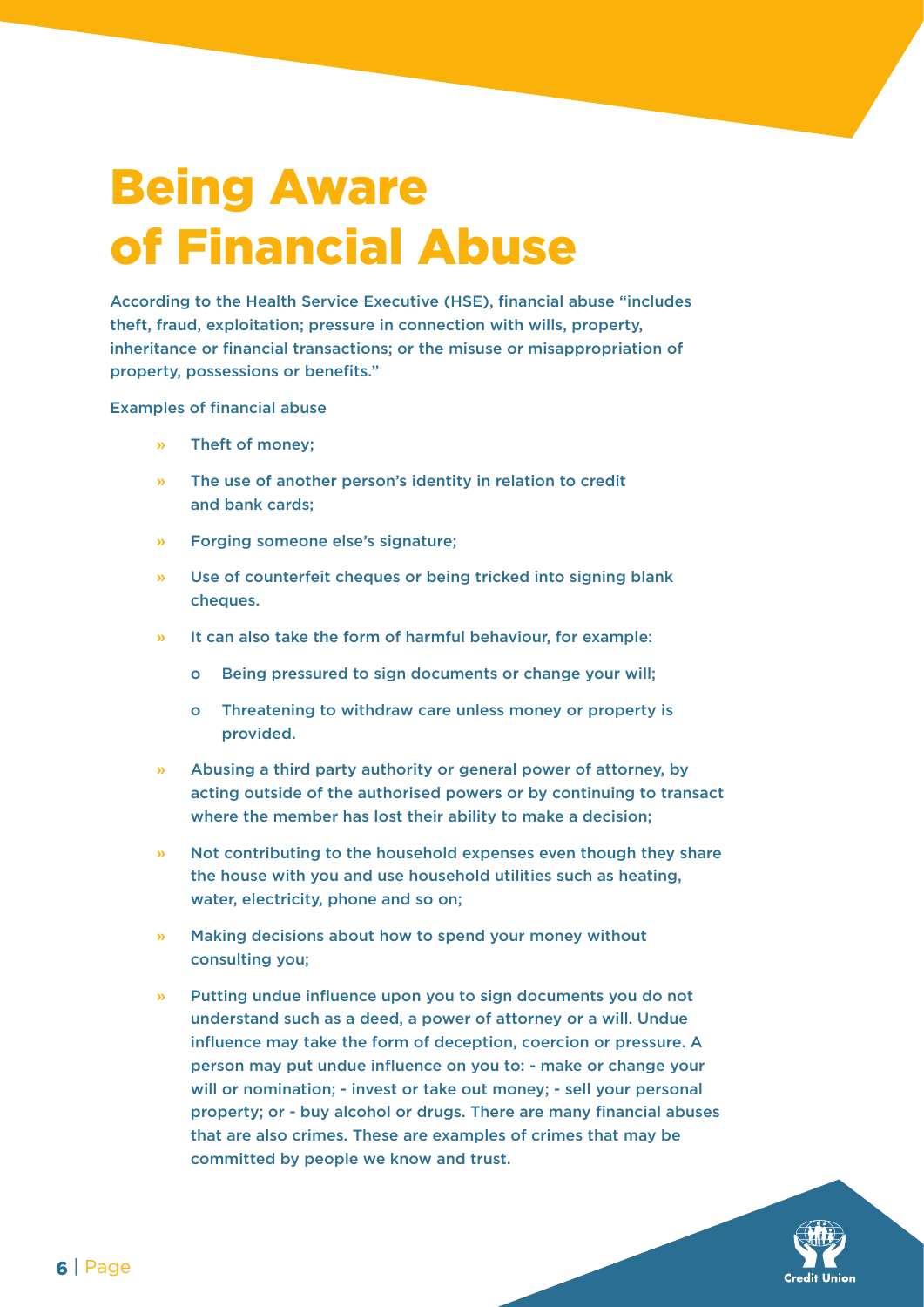- » Opening a bank account in your name without your knowledge or consent;
- » Using counterfeit cheques to withdraw money from your account.

## **How can the credit union help me protect myself from financial abuse?**

As mentioned above, if you have any concerns that you are the subject of financial abuse, the credit union are happy to assist you in dealing with this very serious issue, in whatever way we can.

We are very aware of the need to safeguard your money, so if there are red flags in relation to financial abuse, the credit union will act quickly and sensitively.

## **What will my credit union do if I am concerned about financial abuse?**

- The staff will be happy to meet with you privately to discuss your concerns, and will try to find a solution with you to the problem. If you are cocooning or quarantining, the staff can make alternative arrangements.
- » If staff believe that you may not be acting of your own free will, they may ask to speak to you alone, and can take any instructions from you regarding your account.
- » If there is another person putting pressure on you to your withdraw money, the credit union can help you circumvent the transaction in a sensitive way which protects you and protects your money.
- » If staff suspect financial abuse, they will discuss a number of options with you in how to deal with it:
	- o They may contact you to verify your authority or to discuss any recent changes in transactions on your account.
	- o They may seek your permission to contact other parties to help you such as your solicitor, the Health Service Executive Safeguarding Office, a family member, or a trusted friend, An Garda Síochána or the Decision Support Service.

It is open to you to contact any of the above parties at any time, but the credit union is happy to contact them on your behalf if you so wish.

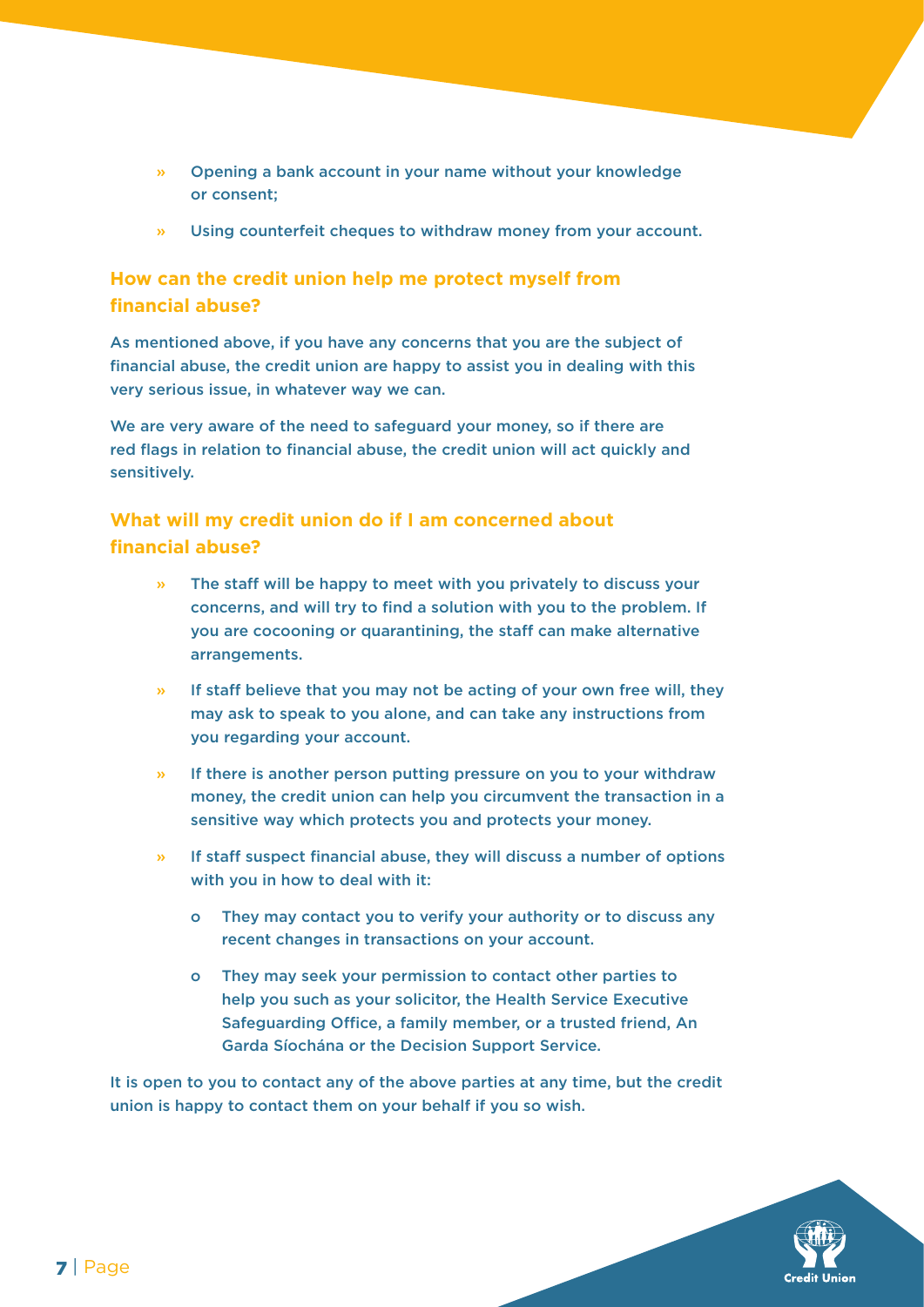## What happens if I need assistance to manage my account?

As a general rule, where a member is having difficulty in managing their own affairs, the credit union is committed to ensuring that this member's funds are protected from interference, and we take our duty of care to protect the funds of the member very seriously.

Please come and speak to us if you have any questions or concerns in relation to the operation of your account. Sometimes you may need assistance in managing your account.

Sometimes you may need assistance in managing your account. As such, the credit union can discuss options with you to plan ahead. These options might look at the following:

- a) Set up a third-party authority
- b) Set up a power of attorney
- c) Ward of Court
- d) Other options if you lose your ability to make a decision

#### **a) Creating a third-party authority**

A third-party authority lets you select someone to do day-to-day transactions on your account. If your relationship with that person changes, you can cancel the authority and they will no longer be able to access your money.

A specific form is required to be completed and signed and will remain in place for the period recorded on the form. You will need to specify who the third party is, their relationship to you, how much you wish them to withdraw, and how often this withdrawal should occur. The credit union will adhere to your wishes, and only permit withdrawals as instructed by you. If you change your mind at any time and no longer need the third party authority to be in place, let us know and we will stop third party access to your account.

If you are interested in setting up a third-party authority, check with credit union staff. They will discuss your wishes and ensure that these wishes are fulfilled.

*\*Please note that the authority will be revoked (cancelled) if you are subsequently diagnosed with a severe cognitive impairment.*

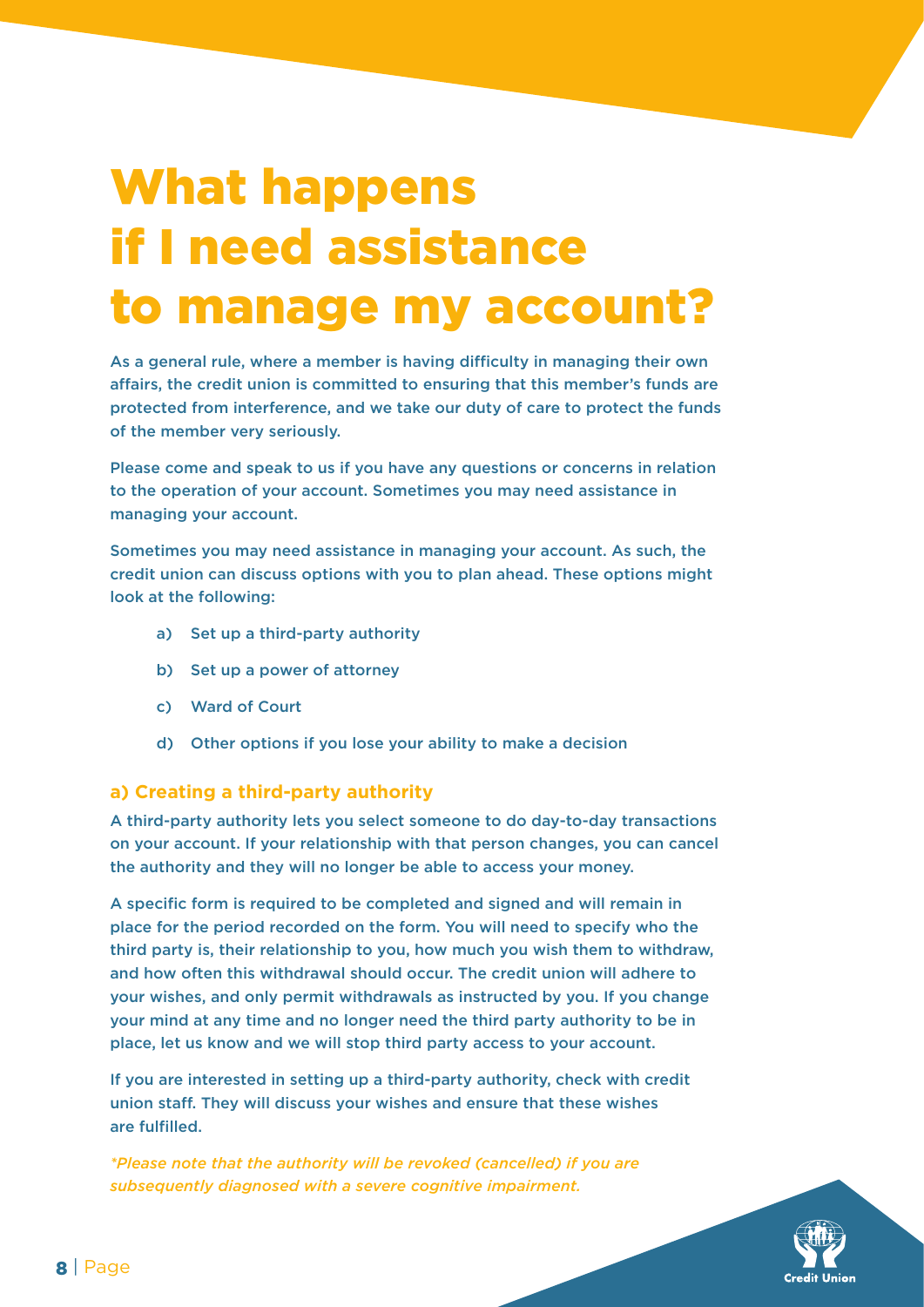## **b) Creating a power of attorney**

A power of attorney is a legal arrangement that permits another person to act for you in matters such as financial matters. This person is called an attorney. They should be someone you know you can trust to act on your behalf and to follow your wishes.

There are two types of power of attorney: general and enduring.

#### **» General power of attorney**

 A general power of attorney allows you to give another person the power to act for you while you have the capacity to manage your own affairs. You can let them act in general or for a specific purpose. This can be useful if, for example, you are travelling for long periods of time, or are house-bound due to a physical incapacity. However, if a severe cognitive impairment renders it difficult for you to manage your own affairs, a general power of attorney is no longer valid. If you decide to set up a general power of attorney, make sure there is someone else you trust who can tell the credit union the general power of attorney is no longer valid.

#### **» Enduring power of attorney**

 An enduring power of attorney is put in place when you are in a position to make decisions regarding your affairs, but it only comes into effect when you can no longer manage your own affairs. If this becomes the case, the attorney you appointed must apply to the courts to have the enduring power of attorney registered. If you think a general or enduring power of attorney is the right way for you to manage your finances, talk to your solicitor. If you think a general or enduring power of attorney is the right way for you to manage your finances, talk to your solicitor.

### **c) Ward of Court (this is due to be phased out in 2022)**

Where a person loses the ability to make decisions on their own, but there is no enduring power of attorney in place, then family members or other persons close to them may apply to the High Court to make them a ward of court.

This procedure means that the Courts must be satisfied that the person can no longer make decisions on their own. If this is accepted by the Courts, the person is deemed to be a 'Ward of Court' and a Committee of the Ward will be appointed to manage the person's affairs.

This Committee is likely to be the people applying to the Court on behalf of the person. If the Court approves the application, the Committee must get the Court's permission in order to make decisions for the person. This process results in a Court Order being made.

The Committee will then be required to present the Court Order to the credit union in order to get access to the member's funds.

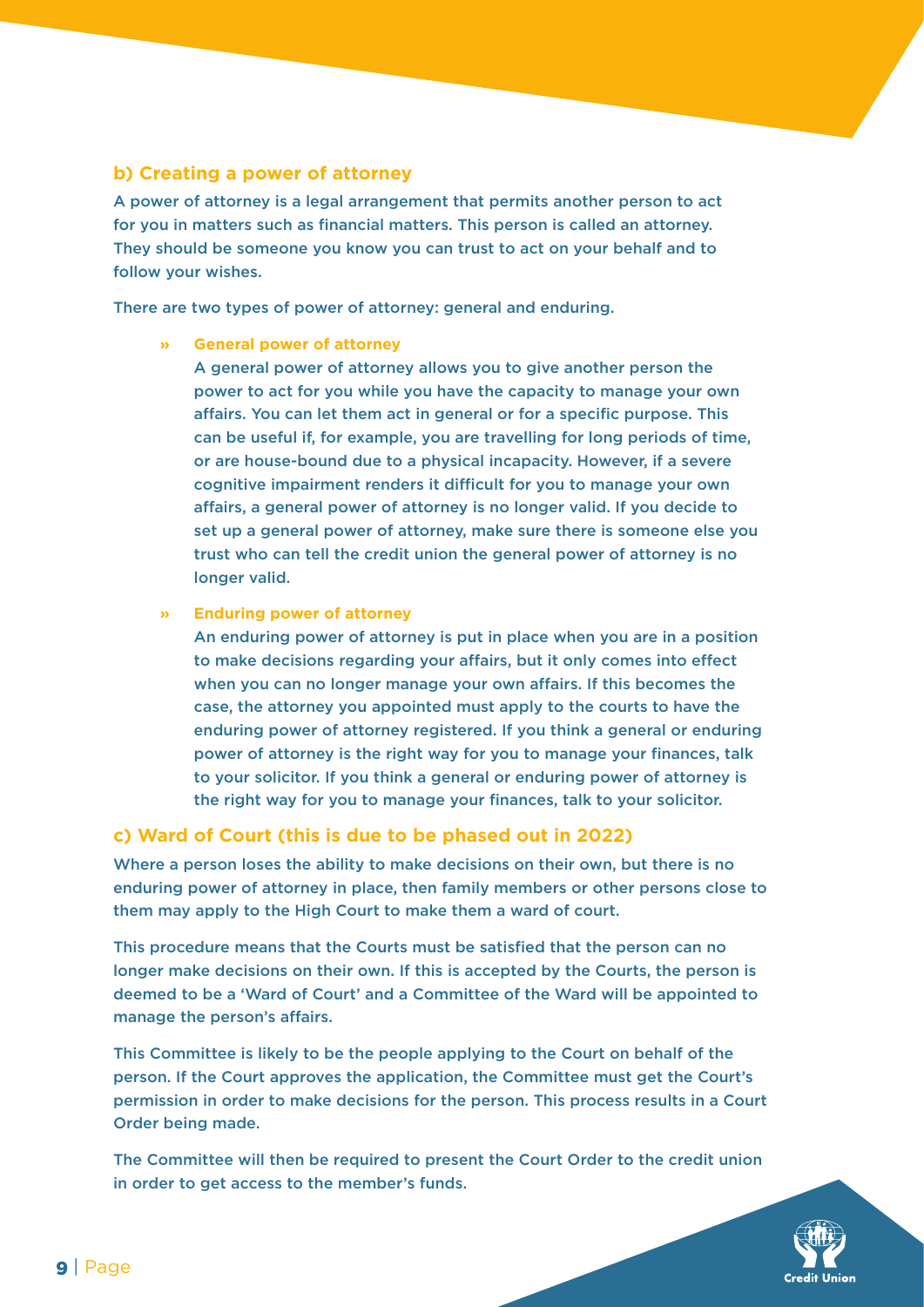## **d) How can the credit union help if I find it difficult to make a decision and need assistance?**

If it becomes clear to you that you are having difficulty in making decisions on your own, the credit union will do all it can to enable you to continue transacting on your account for as long as possible.

Where you are finding it difficult to manage your own account, the credit union will work with you, your family or carers, or other persons helping you to ensure that your account is properly managed.

As mentioned earlier, if there is a general power of attorney or a third party authority in place, this will be deemed to have expired, and any persons previously permitted to withdraw on your account will no longer have access to the funds.

If there is an enduring power of attorney in place, the credit union will seek evidence that it has been registered and that the power to manage your affairs is contained in the enduring power of attorney document before allowing the attorney to withdraw on your account.

If there are no arrangements in place to manage the account in the event that you become unable to make decisions in relation to your affairs, section 24 of the Credit Union Act 1997 (as amended) will come into effect. This piece of legislation (which may be amended in 2022 by incoming legislation) provides that where a person loses their inability to manage their affairs, and where there is no enduring power of attorney in place, any person claiming through the member, may make an application to the board of directors of the credit union ("the Board") to carry out a transaction on behalf of that member. The application for a withdrawal may be permitted by the Board if they are satisfied that the transaction is being carried out in the member's best interests (such as to pay for health expenses, nursing home fees, personal welfare expenses, etc.). The person applying for the transaction will be required to sign a statement confirming (1) that they understand their duty to use the monies in the best interests of the member; (2) that they are aware they may incur civil or criminal liability if the monies are misapplied; and  $(3)$  that they are not aware of any other person who is legally entitled to receive the monies. Subsequent to the transaction, this person must sign a receipt and indemnity form.

### **Change in the mental health legislation and services**

New legislation is coming in which will change the way that adults who have difficulty making decisions are supported. The Decision Support Service has been set up at the Mental Health Commission, and when the legislation is introduced, in June 2022, other arrangements can be put in place to replace the Ward of Court application, and to make it easier for persons to manage their affairs with the appropriate support. You can find information about the Decision Support Service on their website https://decisionsupportservice.ie/.

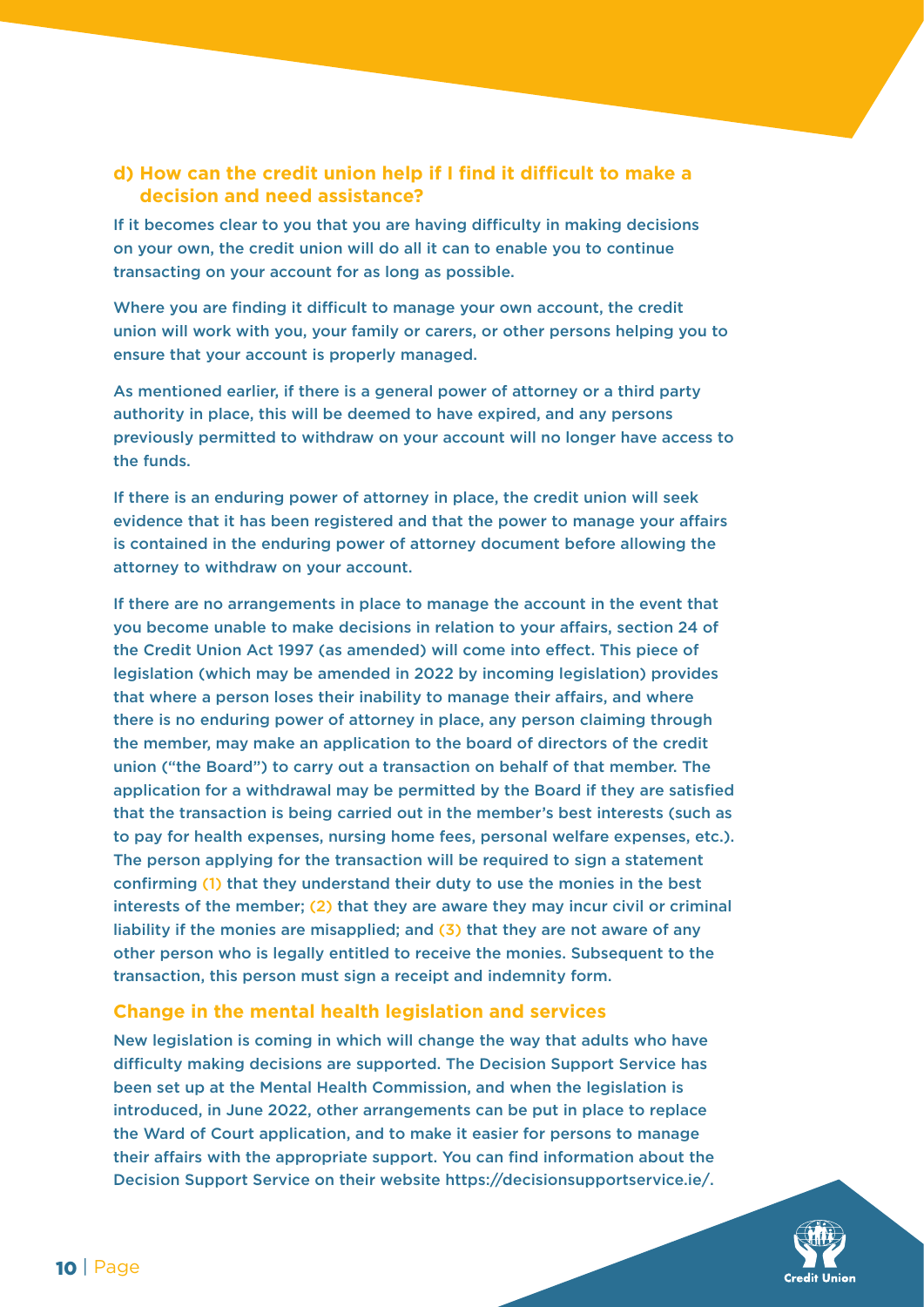## Planning Ahead: What happens to my money in the event of my death?

### **a) Make a nomination**

If you are 16 years and over and you wish for your credit union funds to go to your family or any other person upon your death, you can fill out a nomination form. The credit union is the only financial services provider to enable you to nominate your property held in the credit union separate to your estate. The form must be signed by yourself and delivered to the credit union within your lifetime.

The maximum amount you can nominate is €23,000. If your account holds more than this amount on the date of death, the monies in excess of the €23,000 will go into the deceased estate.

There is no maximum amount of nominees, however, if there is more than one nominee, it is advised that the nomination form specifies what percentage of the credit union monies should be given to each nominee – for instance a 50% share for two nominees, or a 25% share for four nominees, or 50% for a spouse and 10% for each of your five children, etc.

Similarly, it might be noted that only 'a person or persons' may be nominated, which means that a charity, local church, etc. may not be nominated.

Factors which can affect the validity of a nomination:

- 1. Where the member gets married after making the nomination, the nomination will become invalid.
- 2. Where the nominee dies before the member, and where no new nomination to another person has been made, the nomination will be revoked (cancelled).
- 3. Where the nomination is not signed properly, or if it doesn't reach the credit union within your lifetime, it will be deemed invalid.
- 4. A nomination made to a company or charity will be deemed invalid.
- 5. The completion of a new nomination, will revoke the previous nomination.

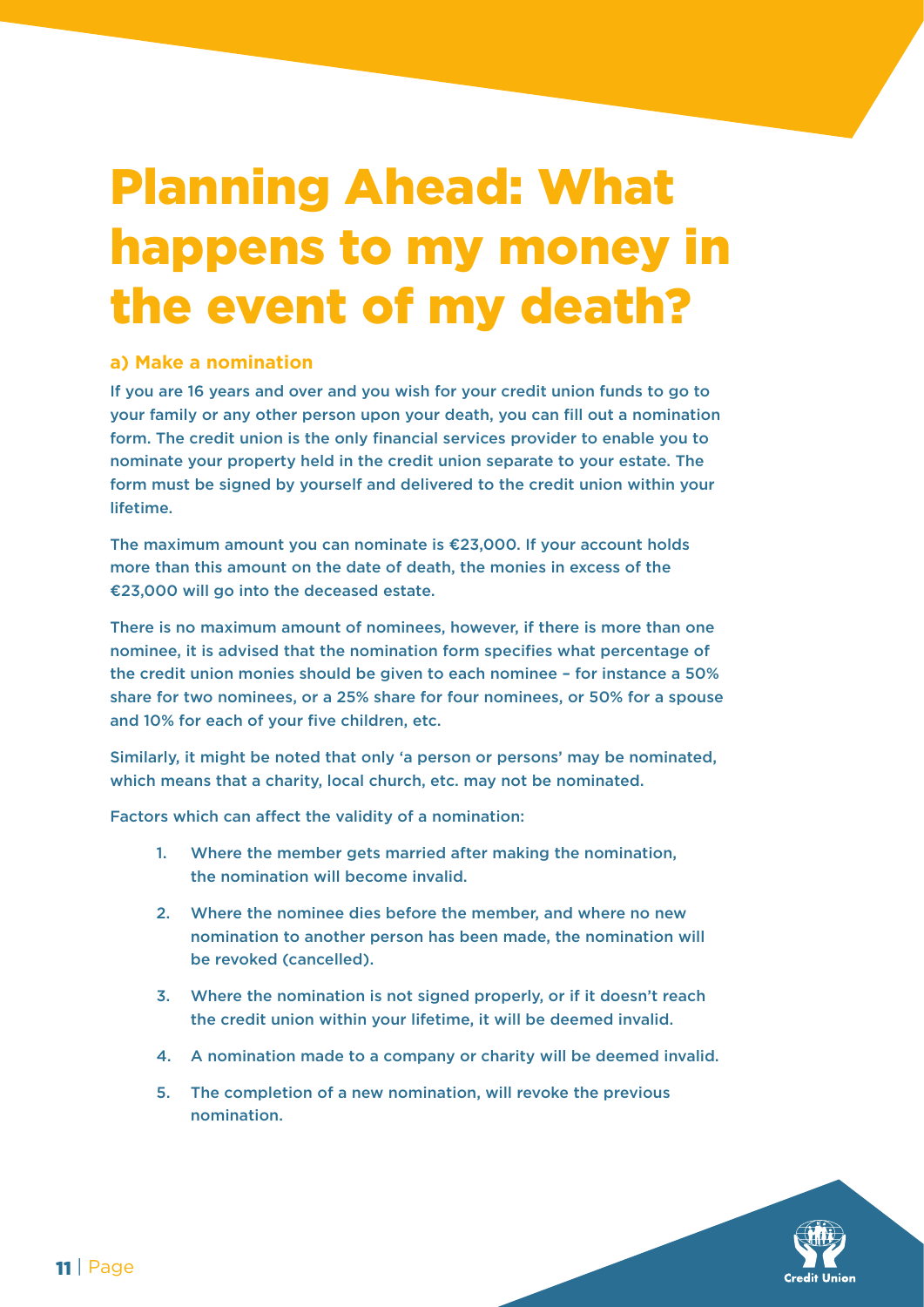- 6. A nomination can only be made on a sole account. This is because the monies in a joint account are owned by both joint account holders and so when one person on a joint account dies, the other person receives all the monies in the joint account.
- 7. Please note that a Will cannot revoke a nomination as it is deemed a separate legal document.

## **b) What happens if there is no nomination on my account, or if it becomes invalid?**

If you do not have a nomination in place, or your nomination becomes invalid for one of the reasons specified below, the "small payments rule" comes into operation.

This rule states that where there is no nomination, and where the amount in the member's account does not exceed €15,000, this money can be paid to persons that the Board believes to be legally entitled to it, such as a spouse or children, or a civil partner, for instance.

Where there are no such persons or where there is an amount of money in the account which exceeds €15,000, the credit union will need to pay the monies into the deceased estate.

### **c) Think Ahead Form**

'Think Ahead' is an Irish Hospice Foundation programme. It provides a guide to members of the public to help you discuss and record your preferences in the event of an emergency, serious illness, or death. While it is the only place you can record your healthcare instructions, it also allows you to look at your finances and consider what should happen in the event of your incapacity or death. For more information, please see:

**https://hospicefoundation.ie/programmes/public-awareness/think-ahead/ what-is-think-ahead/.** 

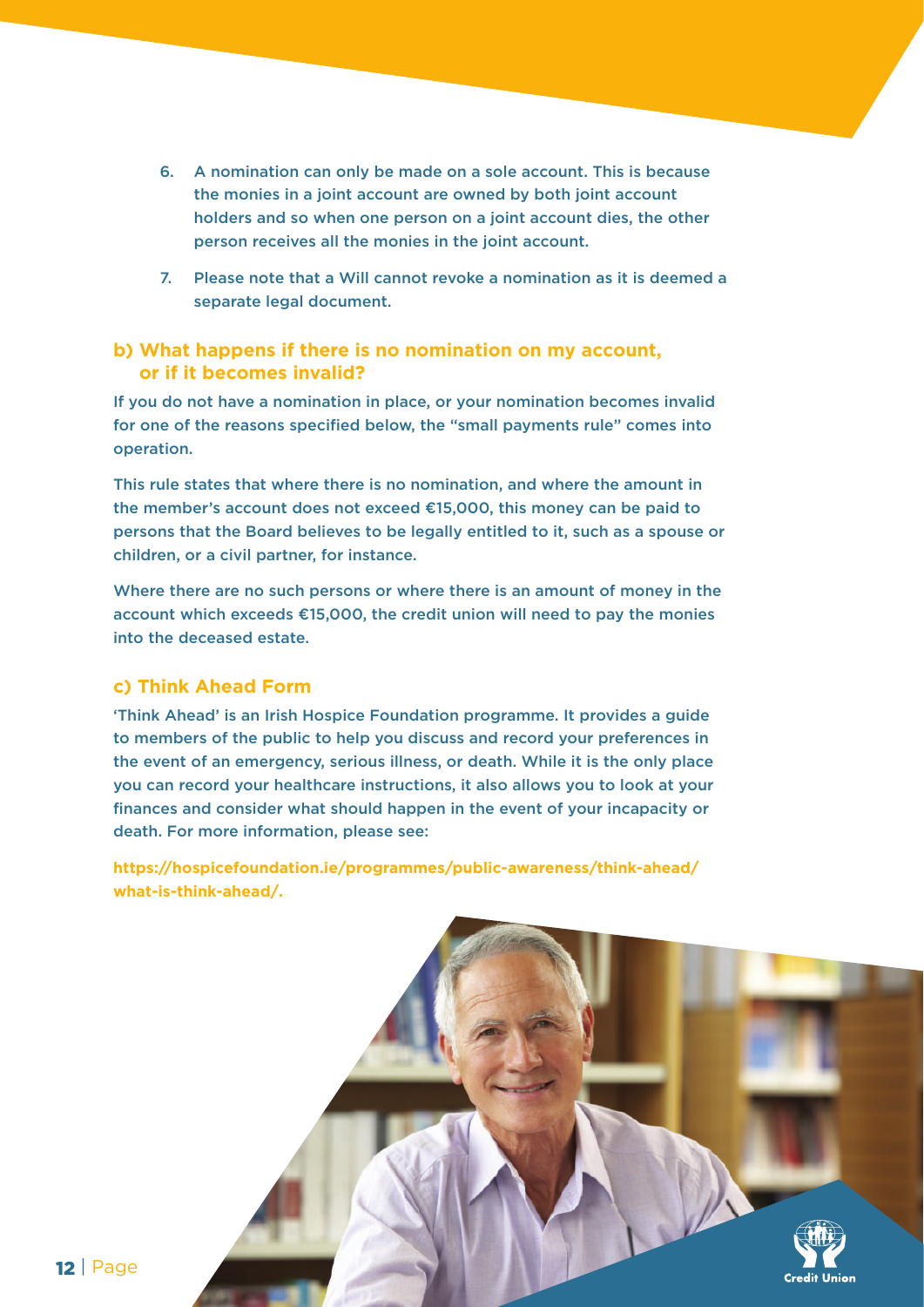## Other organisations that can assist you with your money

### **Useful resources and contacts**

If you, or someone you know has been the victim of abuse, whether recently or in the past, or if you are the relative of an individual this has happened to:

- » Report the matter directly to the Garda Síochána on '999' or '112'
- » If you see something, say something OR if you are an adult at risk of harm and in need of protection, contact the HSE Safeguarding and Protection Teams on the following numbers:

| <b>HSE SAFEGUARDING AND PROTECTION TEAMS</b>                                          |                                                                                                                                                       |                          |  |
|---------------------------------------------------------------------------------------|-------------------------------------------------------------------------------------------------------------------------------------------------------|--------------------------|--|
| <b>AREAS COVERED</b>                                                                  | <b>ADDRESS &amp; TELEPHONE NUMBERS</b>                                                                                                                | <b>EMAIL ADDRESSES</b>   |  |
| Kildare, West Wicklow,<br>Dublin West, Dublin South<br><b>City, Dublin South West</b> | Beech House, 101-102 Naas Business Park,<br>Naas, Co. Kildare<br><b>Telephone: 045 92 0410</b>                                                        | safeguarding.CHO7@hse.ie |  |
| <b>Wicklow, Dun Laoghaire</b><br>and Dublin South East                                | Ballinteer Health Centre, Ballinteer Avenue,<br><b>Ballinteer, Dublin 16.</b><br>Telephone: 01 216 4511                                               | safeguarding.cho6@hse.ie |  |
| South Tipperary, Carlow,<br>Kilkenny, Waterford,<br>Wexford                           | HSE Offices, Dublin Road, Lacken, Kilkenny,<br><b>Co. Kilkenny</b><br>Telephone: 056 778 4325                                                         | safeguarding.cho5@hse.ie |  |
| <b>Kerry and Cork</b>                                                                 | St. Finbarr's Hospital, Douglas Road, Cork<br>Telephone: 021 492 3967                                                                                 | safeguarding.cho4@hse.ie |  |
| <b>Clare, Limerick, North</b><br><b>Tipperary and East</b><br><b>Limerick</b>         | Tyone Health Centre, Tyone, Nenagh, Co.<br><b>Tipperary</b><br><b>Telephone: 067 46 470</b>                                                           | safeguarding.cho3@hse.ie |  |
| <b>Galway, Roscommon and</b><br>Mayo                                                  | La Nua, Ballybane, Castlepark Road,<br>Co. Galway<br>Telephone: 091 74 8432                                                                           | safeguarding.cho2@hse.ie |  |
| Donegal, Sligo, Leitrim,<br><b>Cavan and Monaghan</b>                                 | <b>Community Health Care Organisation Area</b><br>1, Ballyshannon Health Campus, An Clochar,<br>Ballyshannon, Co. Donegal.<br>Telephone: 071 983 4660 | safeguarding.cho1@hse.ie |  |
| Laois, Offaly, Longford,<br><b>Westmeath, Louth and</b><br><b>Meath</b>               | <b>Ashbourne Primary Care Centre, Declan</b><br>Street, Ashbourne, Co. Meath.<br>Telephone: 01 691 4632                                               | safeguarding.cho8@hse.ie |  |
| Dublin North, Dublin North<br><b>Central and Dublin North</b><br>West.                | St. Mary Hospital, Phoenix Park, Dublin 20.<br>Telephone: 01 625 0447                                                                                 | safeguarding.cho9@hse.ie |  |
| <b>HSE Information Line</b>                                                           | Monday to Saturday, 8am-8pm<br>Call Save: 1850 24 1850                                                                                                | info@hse.ie              |  |

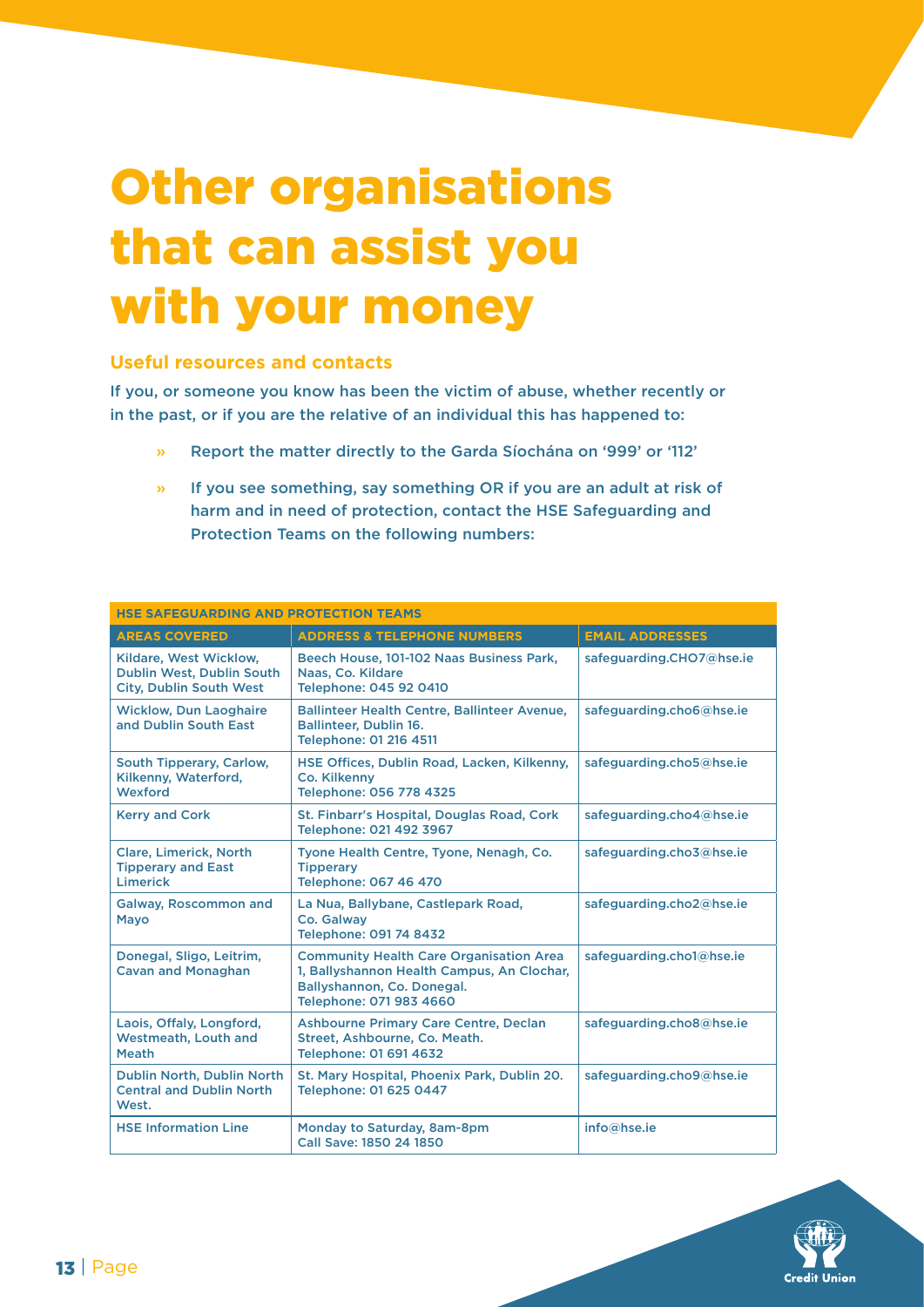| <b>OTHER USEFUL CONTACTS</b>                                          |                                                                                                                        |                                                                          |
|-----------------------------------------------------------------------|------------------------------------------------------------------------------------------------------------------------|--------------------------------------------------------------------------|
|                                                                       | <b>ADDRESS &amp; TELEPHONE NUMBERS</b>                                                                                 | <b>WEBSITE</b>                                                           |
| <b>MENTAL HEALTH</b><br><b>IRELAND</b>                                | 1 - 4 Adelaide Road, Glasthule, Co Dublin.<br>Telephone: 01 284 1166                                                   | www.mentalhealthireland.ie                                               |
| <b>DEMENTIA</b><br><b>AWARENESS</b>                                   | Freephone the helpline on 1800 341 341                                                                                 | www.understandtogether.ie                                                |
| <b>JAM CARD</b>                                                       | NOW Group Head Office, 428 Springfield<br>Road, Belfast, BT12 7DU.<br>Tel: 0044 28 9043 6400                           | www.jamcard.org                                                          |
| <b>SAGE ADVOCACY</b>                                                  | <b>Information and Support Rapid Response</b><br>Service.<br>Tel: 1850 71 9400                                         | www.sageadvocacy.ie                                                      |
| <b>THE IRISH HOSPICE</b><br><b>FOUNDATION -</b><br><b>THINK AHEAD</b> | The Irish Hospice Foundation, Morrison<br>Chambers, (Floor 4), 32 Nassau Street,<br>Dublin 2.<br>Telephone: 01-6793188 | www.hospicefoundation.ie/<br>programmes/public-awareness/<br>think-ahead |